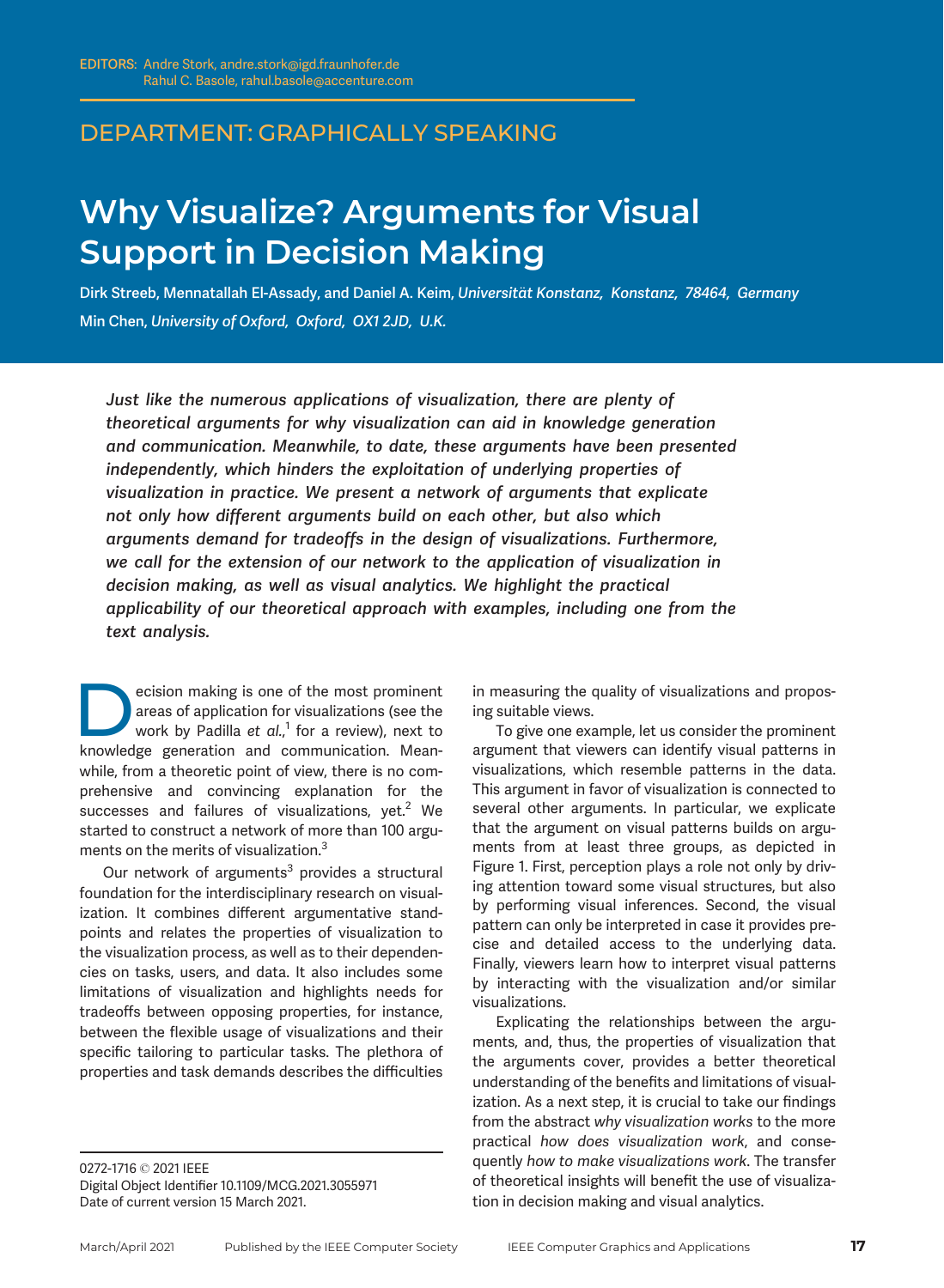

FIGURE 1. Small section of our network of arguments showing the foundations of potential benefits of visual patterns. We identified three groups of arguments that support the commonly expressed argument on visual patterns. Adapted from Fig. 5 in the work by Streeb et al.<sup>3</sup>

Decision making always takes place in practical environments,<sup>4</sup> which typically contrast the assumptions made by many mathematical models.<sup>5</sup> Thus, any decision-making process starts from the real world and ends by acting within the same real world, including all the costs and consequences. It does not merely connect data to the outputs of an algorithm (e.g., class labels in classification). For instance, decision making involves different kinds of costs for measuring attribute values (e.g., time, money, and side-effects) and depending on how (much) decisions are off the mark (e.g., false positives versus false negatives).

In Figure 2, we roughly contrast a number of decision-making strategies. Strategies differ with respect to the proportions of three basic components. First, measurement can be used to quantify attributes and compile datasets, which may, for example, be used to train machine learning models. Second, formal models of the application domain can be used to describe the relationships between attributes mathematically, such as by laws of physics. These two components can be seen as different kinds of data. By contrast, the third component covers the not quantified aspects. This mental component includes implicit knowledge about the task and domain expertise that, for instance, lead to the detection and interpretation of visual patterns. Here, we do not want go into more details than having one component, which covers everything that is neither formal nor measured.

Importantly, practical decision-making strategies combine components. For instance, intuition combines cognitive processes with perceived observations and, thereby, balances the limitations of the mental and measurement components.4,5 Machine



FIGURE 2. Decision-making strategies differ in the proportions to which the three basic components are involved. Human-centered machine learning relaxes the data fixation of machine learning.

learning focuses on measured datasets, in contrast to traditional statistics that defines formal relationships between attributes in more detail based on domain-specific theories. Which (combinations of) strategies lead to appropriate and intelligent decisions depends on the application environment. For example, physicists achieved great successes in applying formal theories such as Maxwell's equations of electromagnetism or Einstein's theory of relativity.

The current trend to automatize machine learning processes explores the bottom (right) of the triangle and promises to relax demands on the other two components. On the one hand, it aims at compensating a potential lack of domain expertise and avoiding costs introduced by incorporating the mental component and, thus, humans. On the other hand, learning relationships from measurements instead of formalizing them reduces the demand for domain-specific theories, as well as the ability to express these theories in mathematical and statistical terms.

However, the focus on measured data increases the need for high-quality datasets. Although the structure of the decision environment, structural breaks, and costly or time-consuming measurement procedures can prohibit the timely access to sufficient datasets (see also the work by Taleb.<sup>5</sup>) High-quality measurements typically also require domain expertise for coming up with reliable measurement procedures in the first place.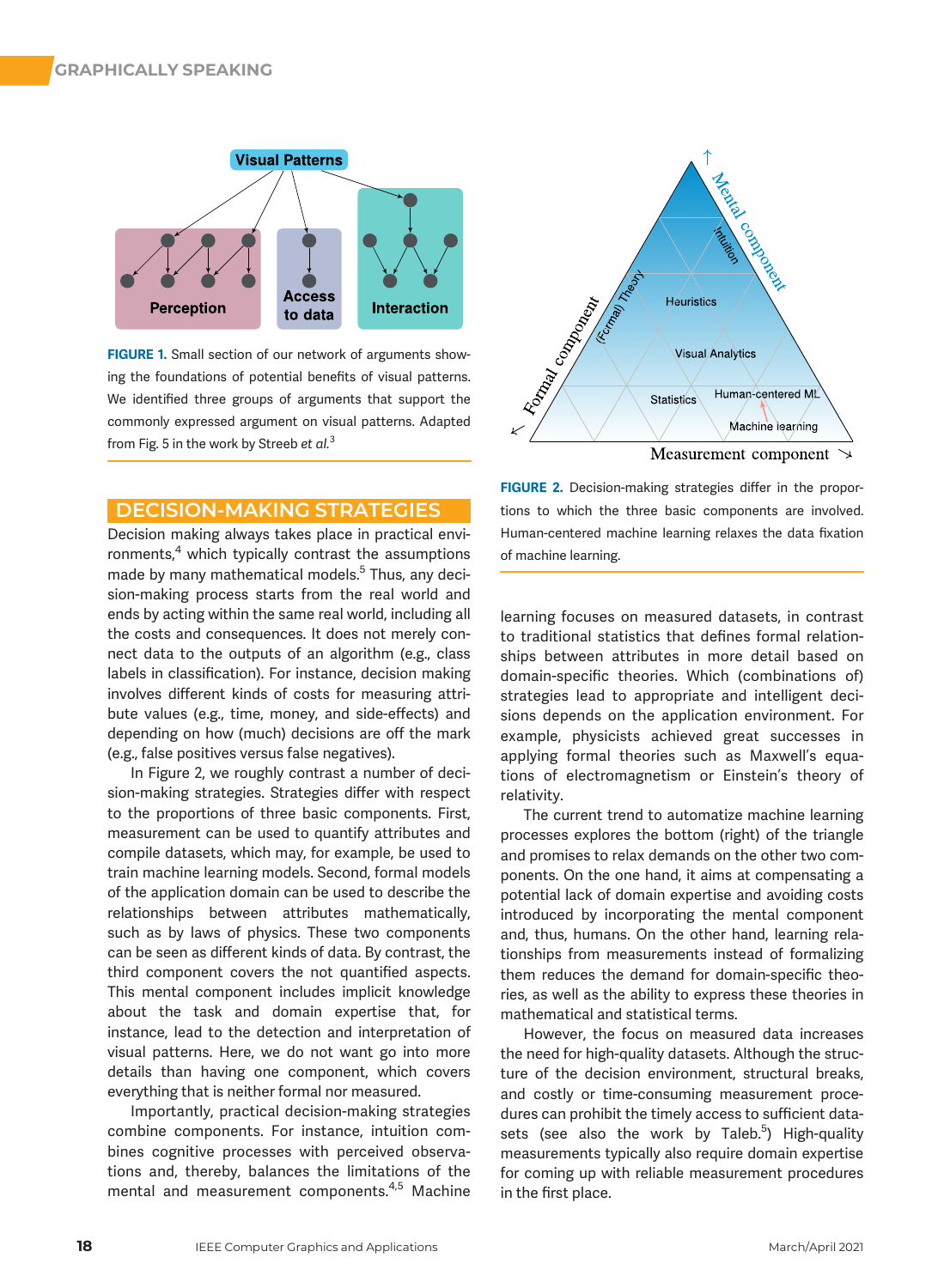Further uncertainty is introduced by the quantization/formalization of tasks, as it often does not faithfully cover all constraints. Usually a single (formal) objective function needs to be known a priori, which is the exact opposite of the data-driven appeal of machine learning, and demands for the formalization of domain constraints.

Needless to say, machine learning is applied many times successfully. But even then, accessibility and auditability, which may be required by contractors or law, suffer from the weak incorporation of the mental and formal components. For example, complex machine learning models may facilitate the training process, but hide the effective structures in large networks.<sup>6</sup>

### **VISUAL ANALYTICS**

Visual analytics promotes to include humans and the mental component explicitly.<sup>7</sup> Visualization provides the powerful interfaces to models (e.g., from machine learning), datasets, and the general analysis process (e.g., via provenance). With our theoretical work on visualization, $3$  we lay a foundation for the field and guide future research. For example, we integrate theoretic work from the visualization community with arguments from psychology and other disciplines. Any human-centric approach needs to consider not only the interplay between visualizations and analysts, but also the work that analysts contribute, $8$  such as externalizing task constraints and embedding the analysis within the application environment. Visualization can aid analysts, for instance, by providing the external memory and a shared structure for integrating the knowledge of experts across involved domains.

One particular strength of visualization is the potential to combine the three distinct components involved in decision making, as given in Figure 3. Within a single visualization, the diverse entities from the three components (e.g., formal functions, data points, and mental task constraints) are mapped to a more homogeneous set of visual entities (e.g., lines, circles, and polygons). These visual entities often can be related more easily, if relevant aspects are faithfully mapped to visual features.

Let us consider the simple example of buying a house. Clearly, (I, in Figure 3) the potential buyer has a quite good mental picture of the task and the constraints on price, size, and whether the house should have a garden or a fireplace. For example, offers likely include some ridiculously expensive houses that are not feasible with the given budget. Visualizing (V) available offers can provide an overview. Machine



FIGURE 3. Visualization can bring the distinct components together. Task constraints often cannot be exactly formalized (e.g., the price constraint  $\leq \text{\$1m} \Longrightarrow \leq \text{\$1m}$ ) and measurements are rarely exact (e.g., negotiable house prices). Demands on visualizations diverge depending on the proportions of basic components involved.

learning (e.g., in the form of a decision tree) can help in finding a suitable house, once the potential buyer provided labels for some offers. Depicting (III) the trained model can enable the potential buyer to grasp how well it aligns with her expectations.

On their own, the three components can be valuable, but only their combination fully exploits the power of visualization. Visual interactive machine learning (IV) makes models more accessible by showing their formal and measurement components together. Visual analytics tries to exploit the analyst's domain expertise to improve models and counter limitations of data quality. For instance, (II) joining formal and mental components aids in explicating and refining task constraints, and (VI) labeling and annotation enrich datasets by externalizing domain knowledge.

We envision that the combination of all three components can be fostered. From the perspective of visual analytics, there is a need to provide closer interactions with machine learning models. In complement, machine learning may benefit from the more concise alignment of intended tasks and formalized optimization criteria through visual means for evaluating models. This also demands for the exploration of the limits of visualization and resulting needs for tradeoffs in practical human–machine environments, which goes beyond our investigations to date.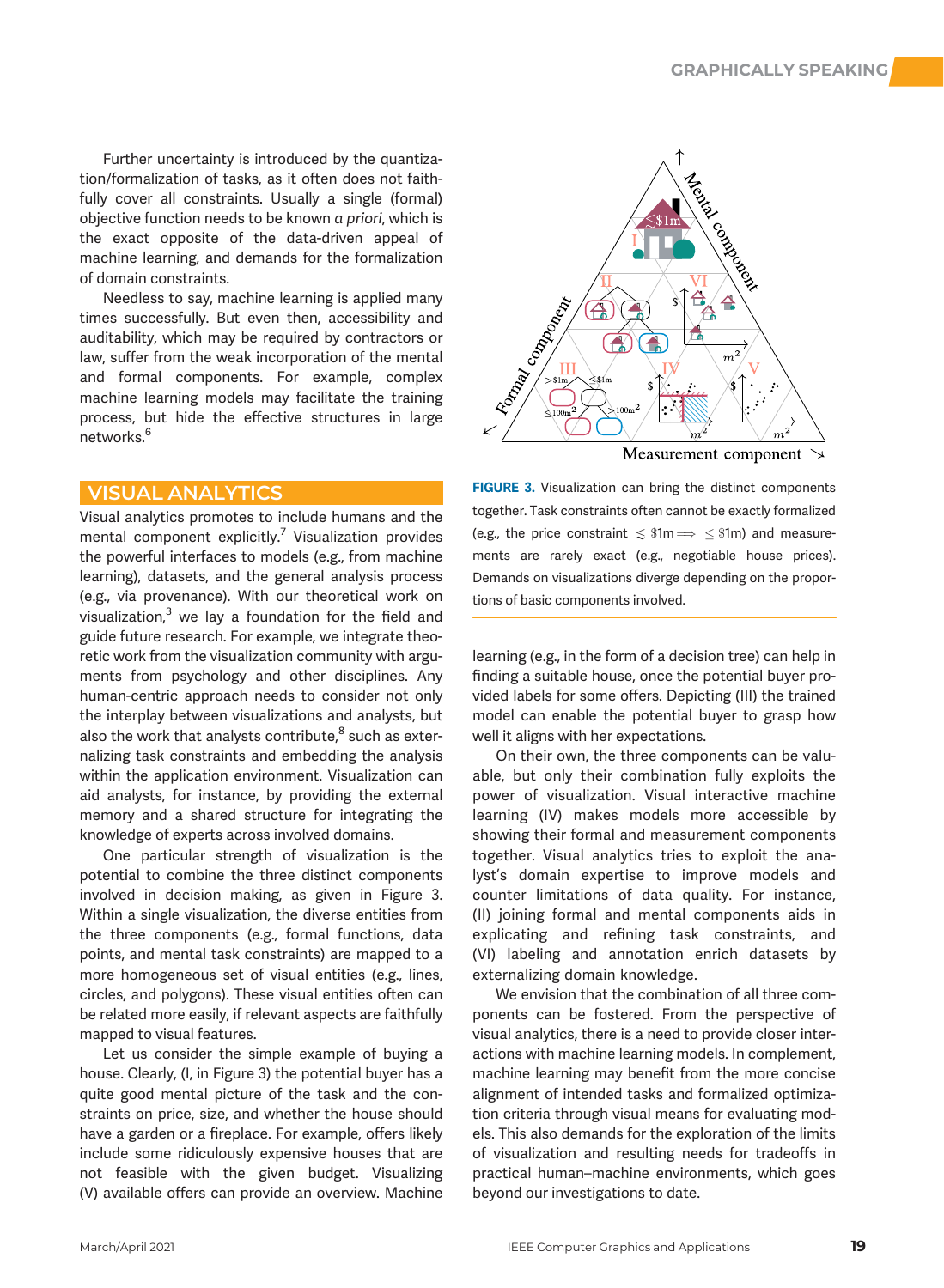

FIGURE 4. Interactive topic model optimization using visual analytics. This approach<sup>9</sup> is based on IHTM to refine a topic tree, employing speculative execution of different optimization strategies (based on multiobjective optimization of quality metrics).

# APPLICATION OF VISUAL

While there already are numerous application examples in the field of visual analytics, and more recently visual interactive machine learning,<sup>10</sup> only lately Sacha et al. contributed an ontology for sharing a general workflow and terminology.<sup>11</sup> Making the iterative process human centric enables the interactive externalization and evaluation of constraints that are, at the start, only available mentally, and often cannot be externalized faithfully in all their subtleties. Consider the following example from the text analysis.

Topic modeling algorithms have become a prominent machine learning approach for automatically subdividing document corpora into thematically related groups of documents, labeled by keywords (i.e., topic descriptors). While these models are widely applicable, they are notoriously difficult to optimize and adapt to analysts' expectations. To tackle this challenge for different user groups, the lingvis.io  $framework<sup>12</sup>$  offers three visual analytics techniques for refining topic models. Each of the three techniques prioritizes different components of our model.

For instance, focusing on the mental component analysts externalize their domain knowledge using Semantic Concept Spaces.<sup>13</sup> Here, they define highlevel relations between concepts to adapt the underlying language model used for measuring word relations that form the basis of the subsequent topic modeling. The second approach<sup>14</sup> focuses on the formal component. Based on layered topic matching,<sup>15</sup> analysts are given a document selection and asked to compare the suitability of two topic modeling results. Using a reinforcement learning loop, the system progressively adjusts the topic modeling parameters to mirror human expectations.

Finally, the third approach $9$  emphasizes the training of the model by combining the formal and the measurement components. Here, analysts can follow along while an incremental topic model is being constructed and optimized. This approach integrates the human using different dynamics. In the following, we illustrate this last technique and how it implements our first attempt to integrate all three components.

As depicted in Figure 4(a), analysts start the tailored refinement process by externalizing their domain understanding in a topic backbone (i.e., a priori for priming the topic modeling algorithm). Different tasks demand for distinct backbones to faithfully reflect the diverse set of understandings of domain experts. Based on this given structure, the incremental hierarchical topic modeling (IHTM) starts constructing a topic tree that is updated on the visual interface for every measured document. Our example in Figure 4(b) shows a portion of a topic tree from a presidential debate between Romney and Obama. Since, for analyzing such data, the semantic understanding of concept relationships is central, we depict the incremental development of the topic tree. Thus, analysts are able to interrupt the processing to include their domain knowledge at any time.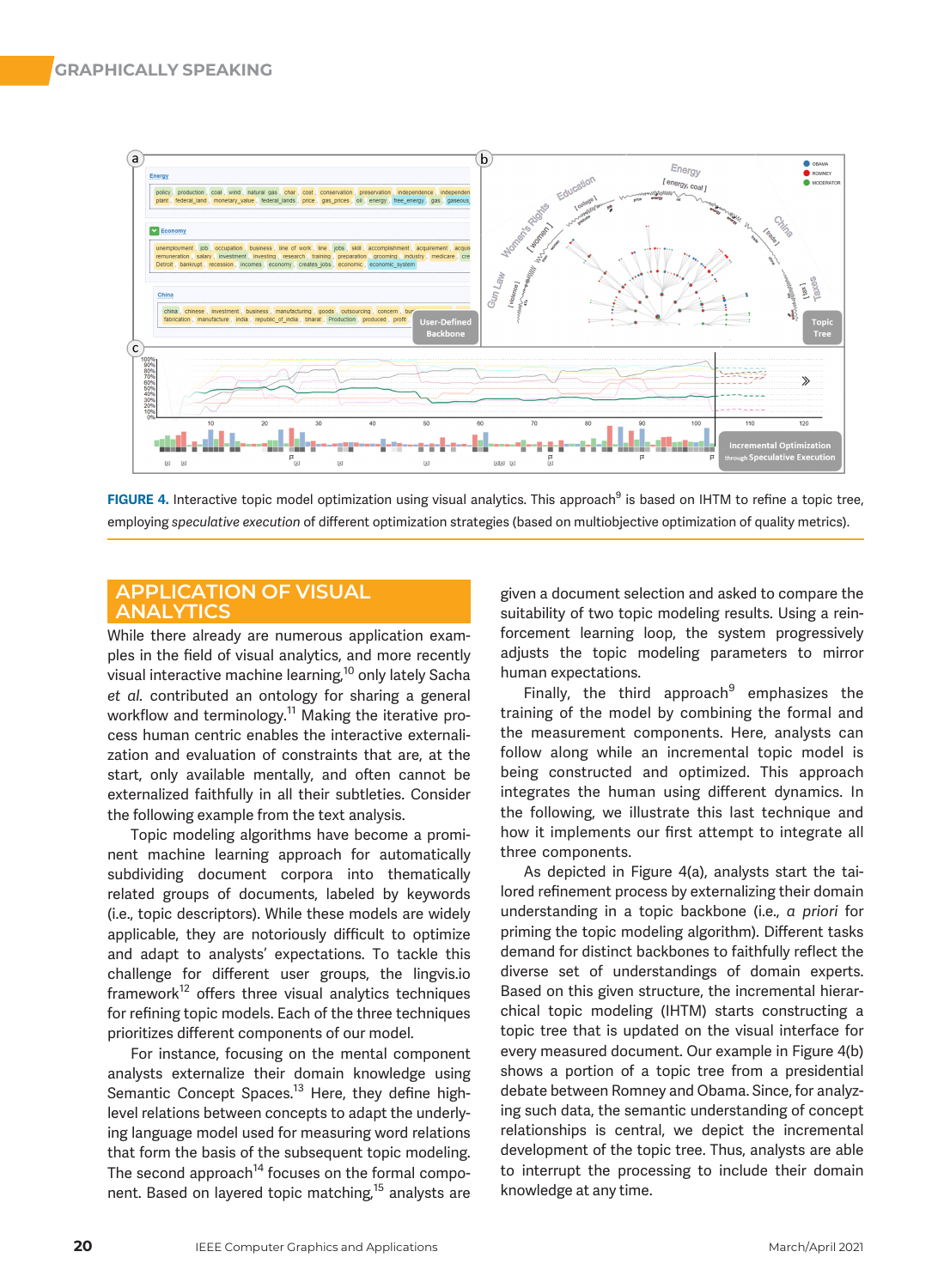Besides the refinement, the model itself utilizes a multiobjective optimization to monitor its internal quality. These objectives are various quality metrics that each captures one aspect of an optimal topic model, such as thematic coherence within a topic and separation across topics, as shown in Figure 4(c). Using different trigger strategies, the visual analytics system halts the topic modeling process when the quality of the model deteriorates and activates optimizations, such as splitting large topics or merging related ones.

As potentially multiple optimizations are beneficial (depending on the analyst's mental model) and the optimization criteria are task-dependent (not known a priori), several approaches are performed in parallel using Speculative Execution (SpecEx).<sup>16</sup> These speculations create sandboxes to evaluate the impact of a selected optimization on the model (projected to the future). Using such steerable preview mechanisms, the system offers options, which enable choices and allow for making actual decisions and tradeoffs. Hence, this topic model optimization approach uses visual analytics to connect the formal (i.e., the hierarchical topic model), the measurement (i.e., the documents and their individual effects on the topic tree), and the mental (i.e., the prior backbone and the steering of the incremental process) components.

Making decisions and involved tradeoffs demands for knowing alternatives as, for instance, generated by Speculative Execution. Machine learning should be used to come up with these options in the form of different models, instead of prescribing one model as optimal based on a single criterion that has been defined a priori. Visualization and visual analytics can aid in the multiobjective optimizations that are relevant to decision making, for example, by facilitating the evaluation and comparison of models. Figure 4(c) shows several quality measures and their changes throughout the modeling process. In combination with difference views for comparing topic model trees, $9$  the system integrates relevant information visually and enables direct interaction. As a result, our visual analytics system, while highlighting the training process and, thus, the formal and measurement components, also promotes the externalization of domain knowledge. This human-centric exchange of information between the machine and the human incorporates the mental component (cf. Tam et  $al$ .<sup>8</sup>).

The decision-making strategies in Figure 2 are options that are appropriate in some situations and inappropriate in others. We see a need to investigate the big picture of visualization within the decisionmaking environments it is applied in. One of the strengths of visualization is its encompassing nature regarding the combination of the different components as depicted in Figure 3. While we see this potential, we are aware of many open questions on how to combine the distinct components, for instance, in the form of sketching, mathematical diagrams, and data visualization. At the same time, the application of visualization may boost creativity not only with regard to the (machine learning) models being inspected, but also with respect to how to improve the visual interfaces and visual analytics systems themselves. Our network of arguments $3$  connects the beneficial properties of visualization, such that designers can navigate and integrate the theoretical aspects to consider more effectively.

Machine learningis a technological strategy for decision making that needs to be investigated in application environments and not only as a set of purelymathematical or computational problems. Combining the fields of visualization/visual analytics and machine learning in practical contexts as visual human-centered machine learning is a major challenge for research. Extending our network on visualization toward visual analytics and visual interactive machine learning will contribute to underpin and advance the design of visual interfaces. While machine learning facilitates the exploitation of large and high-dimensional datasets, it promotes conservative one-dimensional decision making based on past data and single optimization criteria postulated a priori. Visual analytics and visual human-centered machine learning enable decision makers to make proactive,aswellasadaptivelybalanceddecisionsbasedon multiple objectives evolving over time and competitive modeling options provided by a number of machine learningmodels.

### **ACKNOWLEDGMENTS**

The authors would like to thank Hanna Schäfer. This work was supported by the Deutsche Forschungsgemeinschaft (DFG, German Research Foundation) within the Project VALIDA/SPP-1999 RATIO (Project-ID 376714276).

### **REFERENCES**

1. L. M. Padilla, S. H. Creem-Regehr, M. Hegarty, and J. K. Stefanucci, "Decision making with visualizations: A cognitive framework across disciplines," Cogn. Res.: Princ. Implications, vol. 3, 2018, Art. no. 29.